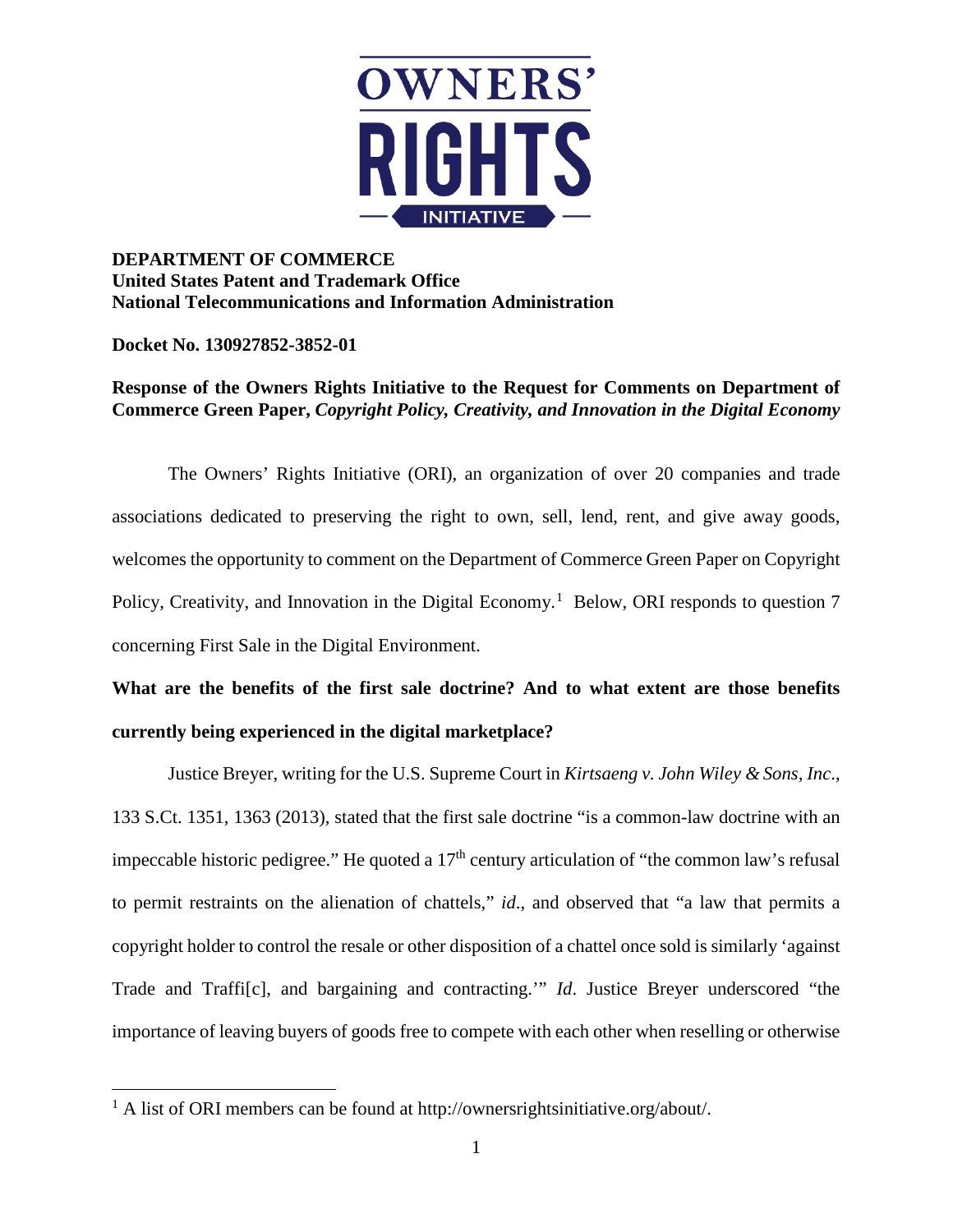

disposing of these goods." *Id*. Competition, "including the freedom to resell, can work to the advantage of the consumer." *Id*.

The first sale doctrine operates at every level of our economy. It allows wholesalers to sell products covered by copyright, including products distributed in copyrighted packaging, to retailers without first securing distribution licenses from the manufacturers. The first sale doctrine likewise permits retailers to sell products to consumers without obtaining distribution licenses. Finally, the first sale doctrine permits consumers to rent or lend the products to other consumers, or to sell or give the products away when they no longer need them. The first sale doctrine reduces transaction costs and enables competition between sellers of new products as well as between new and used products. In *Kirtsaeng*, the Court recognized the importance of the first sale doctrine to libraries, used-book sellers, car dealers, technology companies, retailers, and consumers. Because the distribution right applies not only to products whose primary value is their protected expression, such as books, films, and sound recordings, but also to the protected expression in the packaging of all products, the limitation on the distribution right provided by the first sale doctrine is critical to the functioning of our economy.

The second part of question 7 asks about whether the benefits of the first sale doctrine are being experienced in the "digital marketplace." From the discussion in the request for comments, it appears that the Department is focused on the application of the first sale doctrine to digital transmissions. Given the importance of the first sale doctrine, we support the Department's examination of how the doctrine could be applied to digital goods. While we understand the need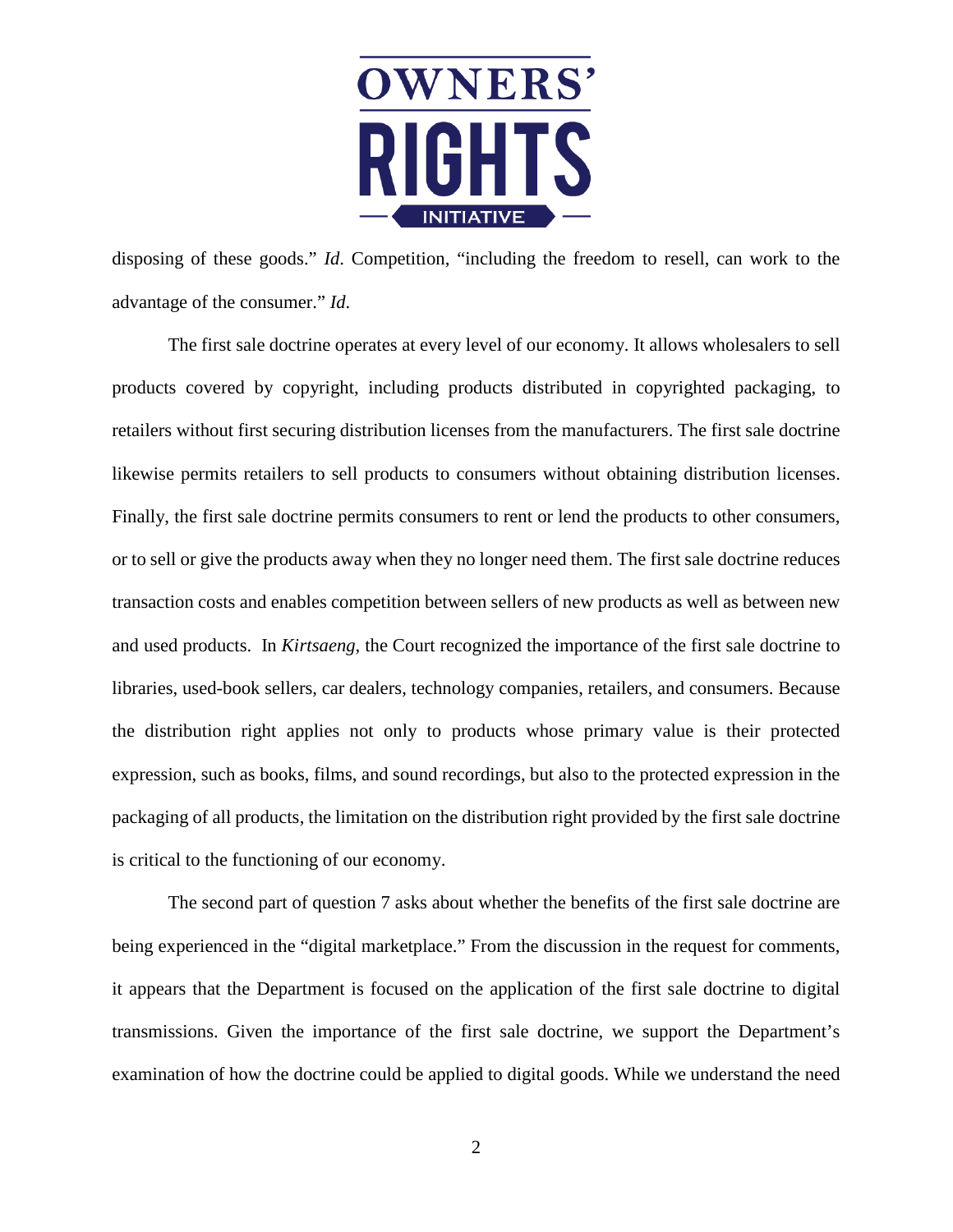

to assess carefully the nuances involving digital goods, we believe that the concept of ownership should apply in a technology neutral manner and that stakeholders ultimately should work towards a solution that enshrines the first sale principle in the context of digital goods because of consumer expectations about the goods they purchase.

At the same time, the Department should not neglect an aspect of "digital first sale" of concern to our members that affects a specific category of tangible goods: products that are distributed with pre-installed software critical to their operation. Software, of course, is a digital technology. Even though the consumers buy the physical products, ranging from high-end servers to toasters, the manufacturers often claim that they are just licensing the pre-installed software. These licenses sometimes contain a variety of restrictive terms that interfere with resale of the products, thereby harming the consumers that want to sell equipment they no longer want and the secondary market consumers that want to buy that used equipment. Often, these secondary market consumers are federal, state, and local government entities. ORI believes that manufacturers should not be permitted to use software licenses to interfere with the resale of products.

Manufacturers currently employ software licenses to place the following impediments on the alienability of physical products:

• **Prohibition on transfer.** Some license agreements provide that the software license is non-transferable. For example, the license for the software that comes installed on a NetApp product is not transferable. As a practical matter, NetApp gets paid twice for the right to use the same software: once by the original purchaser of the product, and a second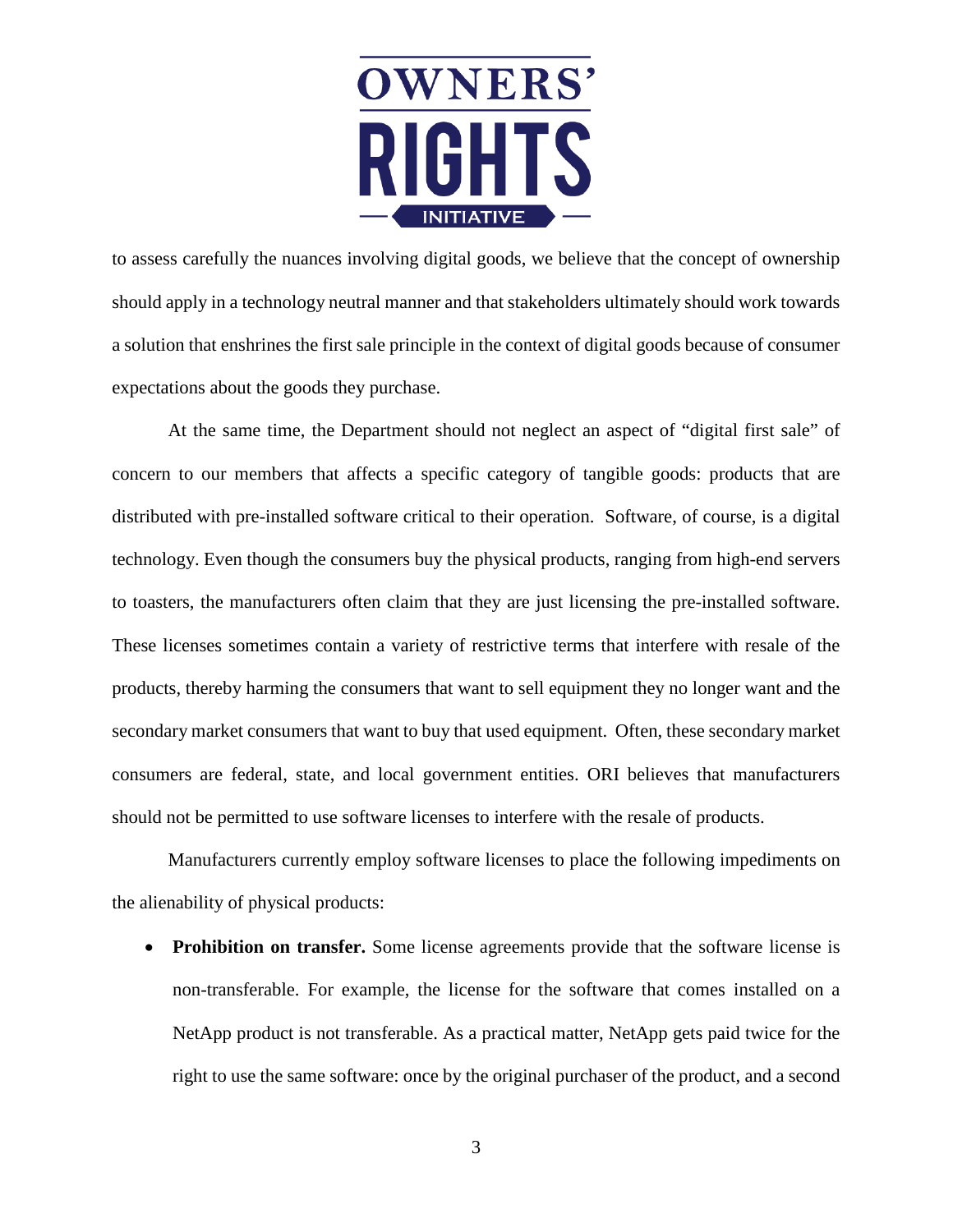

time by the purchaser of the used product. Purchasers of Cisco equipment often find that it is cheaper to buy new equipment than pay the excessively high price for a license for the pre-installed software in used equipment.

- **Refusal to provide updates.** Some license agreements specify that routine updates such as bug-patches will be provided only to the original licensee. For example, Oracle refuses to supply routine updates to the purchasers of used products containing pre-installed Oracle software, unless they make an additional payment.
- **Bundling of maintenance contracts.** Some manufacturers will use control over the preinstalled software as a means of forcing purchasers of used equipment to buy additional services from them. IBM, example, will charge purchasers of used equipment a fee for software updates, but will provide the updates for free to purchasers that enter into maintenance agreements.

The legal fiction on which these restrictive practices is based is that the pre-installed software is licensed, not sold, to the purchaser of the hardware in which the software is installed. The manufacturers argue that because the purchaser is merely a licensee of the copy of the software, it does not have rights that normally accrue to the owner of a copy, such as the first sale doctrine or the right to make temporary internal copies necessary for the operation of a computer. *See* 17 U.S.C. §§ 109(a) and 117(a). The U.S. circuit courts are split on the validity of the manufacturers' argument. The Ninth Circuit has accepted this argument, *Vernor v. Autodesk*, 621 F.3d 1102 (9th Cir. 2010), while the Second Circuit has rejected it, *Krause v. Titleserv*, 402 F.3d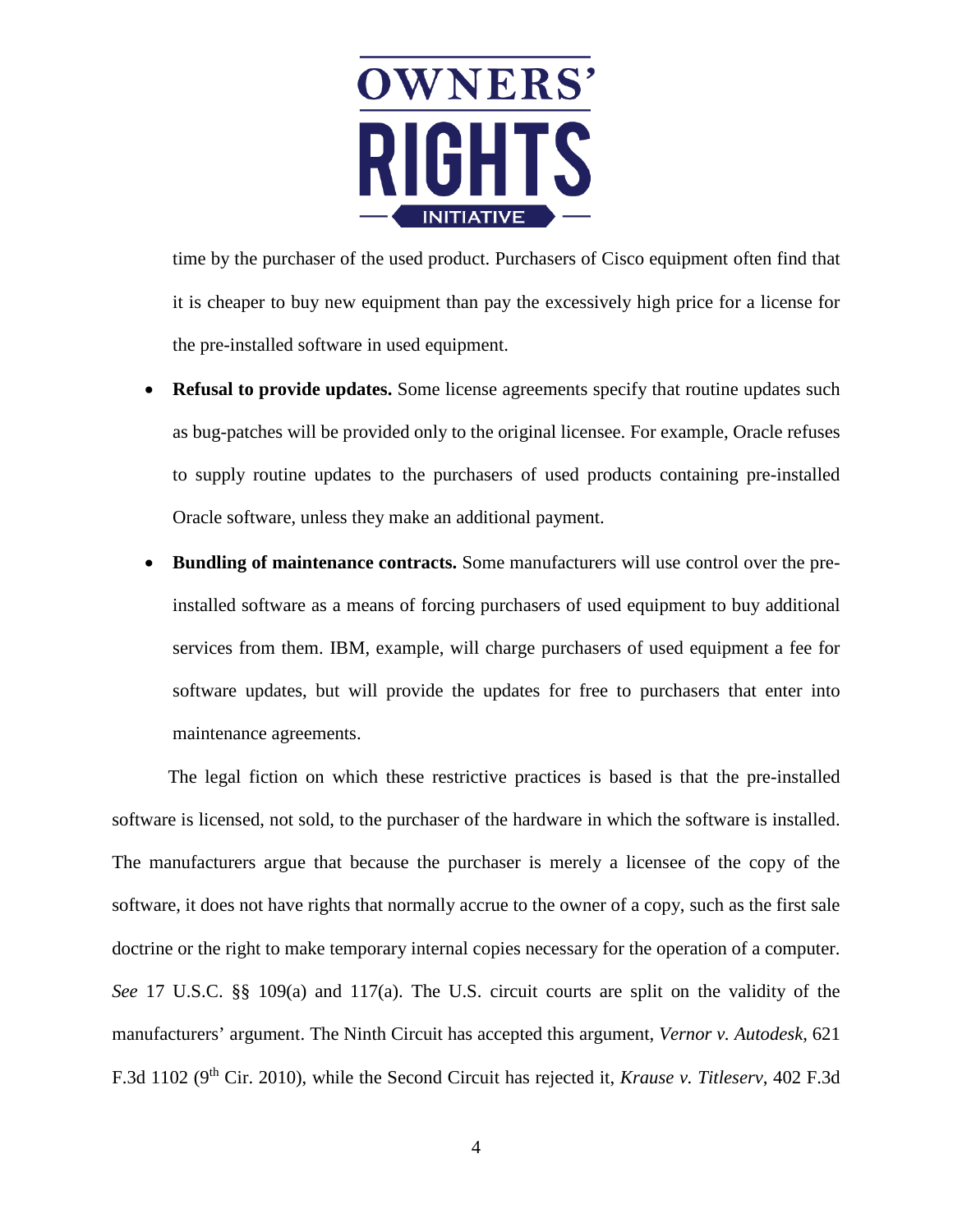

119 (2d Cir. 2005). Underlying this split concerning whether a person who acquires a copy of a computer program is an owner or a licensee of the copy is an even more profound split concerning preemption of contract terms inconsistent with the Copyright Act. *Compare Bowers v. Baystate Techs., Inc.,* 320 F.3d 1317 (Fed. Cir.), *cert. denied*, 539 U.S. 928 (2003)(holding that the Copyright Act does not preempt contractual terms prohibiting actions permitted under fair use), *with Vault Corp. v. Quaid Software Ltd.,* 847 F.2d 255 (5th Cir. 1988)(holding that under the Supremacy Clause of the U.S. Constitution, contract terms prohibiting copyright exceptions are unenforceable).

We recognize that the problem of restrictions placed on pre-installed software implicates complex issues of legal theory at the intersection of Constitutional preemption, the Copyright Act, and contract law. Nonetheless, this is a very concrete practical problem of manufacturers attempting to leverage the copyright in a component into perpetual control over a much larger device. At present, primarily manufacturers of computer and telecommunications equipment misuse software license agreements to interfere with resale. Yet as more products are distributed with pre-installed software, such as cars and consumer appliances, this problem will become more widespread. The solution to this problem is a simple amendment stating that the statutory rights provided under Title 17 apply to lawful possessors of software when that software is pre-installed in other products, and that these rights cannot be waived by contract. We urge the Department to support such an amendment.

Respectfully submitted,